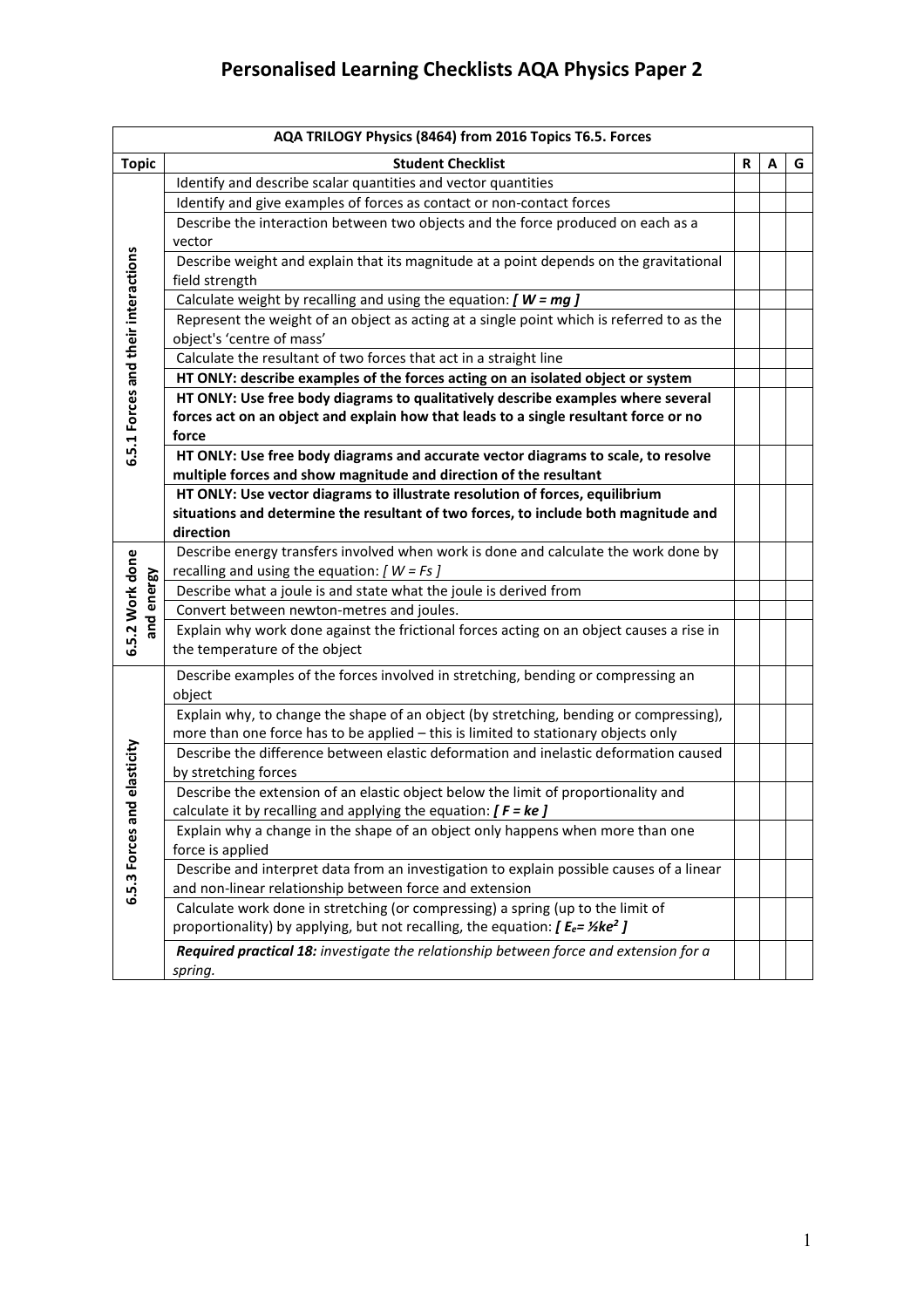## **Personalised Learning Checklists AQA Physics Paper 2**

|                         | Define distance and displacement and explain why they are scalar or vector quantities                                                       |  |  |
|-------------------------|---------------------------------------------------------------------------------------------------------------------------------------------|--|--|
|                         | Express a displacement in terms of both the magnitude and direction                                                                         |  |  |
|                         | Explain that the speed at which a person can walk, run or cycle depends on a number of                                                      |  |  |
|                         | factors and recall some typical speeds for walking, running, cycling                                                                        |  |  |
|                         | Make measurements of distance and time and then calculate speeds of objects in                                                              |  |  |
|                         | calculating average speed for non-uniform motion                                                                                            |  |  |
|                         | Explain why the speed of wind and of sound through air varies and calculate speed by                                                        |  |  |
|                         | recalling and applying the equation: $[s = v t]$                                                                                            |  |  |
|                         | Explain the vector-scalar distinction as it applies to displacement, distance, velocity and                                                 |  |  |
|                         | speed                                                                                                                                       |  |  |
|                         | HT ONLY: Explain qualitatively, with examples, that motion in a circle involves constant                                                    |  |  |
|                         | speed but changing velocity                                                                                                                 |  |  |
|                         | Represent an object moving along a straight line using a distance-time graph, describing                                                    |  |  |
|                         | its motion and calculating its speed from the graph's gradient                                                                              |  |  |
|                         | Draw distance-time graphs from measurements and extract and interpret lines and                                                             |  |  |
|                         | slopes of distance-time graphs,                                                                                                             |  |  |
|                         | Describe an object which is slowing down as having a negative acceleration and estimate                                                     |  |  |
|                         | the magnitude of everyday accelerations                                                                                                     |  |  |
|                         | Calculate the average acceleration of an object by recalling and applying the equation: $\int a$                                            |  |  |
|                         | $= \Delta v/t$ ]                                                                                                                            |  |  |
|                         | Represent motion using velocity-time graphs, finding the acceleration from its gradient                                                     |  |  |
|                         | and distance travelled from the area underneath                                                                                             |  |  |
|                         | HT ONLY: Interpret enclosed areas in velocity-time graphs to determine distance                                                             |  |  |
|                         | travelled (or displacement)                                                                                                                 |  |  |
| 4.5.4 Forces and motion | HT ONLY: Measure, when appropriate, the area under a velocity-time graph by                                                                 |  |  |
|                         | counting square                                                                                                                             |  |  |
|                         | Apply, but not recall, the equation: $[v^2 - u^2 = 2as]$                                                                                    |  |  |
|                         | Explain the motion of an object moving with a uniform velocity and identify that forces                                                     |  |  |
|                         | must be in effect if its velocity is changing, by stating and applying Newton's First Law                                                   |  |  |
|                         | Define and apply Newton's second law relating to the acceleration of an object                                                              |  |  |
|                         | Recall and apply the equation: $[ F = ma ]$                                                                                                 |  |  |
|                         | HT ONLY: Describe what inertia is and give a definition                                                                                     |  |  |
|                         | Estimate the speed, accelerations and forces of large vehicles involved in everyday road                                                    |  |  |
|                         | transport                                                                                                                                   |  |  |
|                         | Required practical 19: investigate the effect of varying the force on the acceleration of an                                                |  |  |
|                         | object of constant mass, and the effect of varying the mass of an object on the                                                             |  |  |
|                         | acceleration                                                                                                                                |  |  |
|                         | Apply Newton's Third Law to examples of equilibrium situations                                                                              |  |  |
|                         | Describe factors that can affect a driver's reaction time                                                                                   |  |  |
|                         | Explain methods used to measure human reaction times and recall typical results                                                             |  |  |
|                         | Interpret and evaluate measurements from simple methods to measure the different                                                            |  |  |
|                         | reaction times of students                                                                                                                  |  |  |
|                         | Evaluate the effect of various factors on thinking distance based on given data                                                             |  |  |
|                         | State typical reaction times and describe how reaction time (and therefore stopping                                                         |  |  |
|                         | distance) can be affected by different factors                                                                                              |  |  |
|                         | Explain methods used to measure human reaction times and take, interpret and evaluate                                                       |  |  |
|                         | measurements of the reaction times of students                                                                                              |  |  |
|                         | Explain how the braking distance of a vehicle can be affected by different factors,                                                         |  |  |
|                         | including implications for road safety                                                                                                      |  |  |
|                         | Explain how a braking force applied to the wheel does work to reduce the vehicle's                                                          |  |  |
|                         | kinetic energy and increases the temperature of the brakes                                                                                  |  |  |
|                         | Explain and apply the idea that a greater braking force causes a larger deceleration and<br>explain how this might be dangerous for drivers |  |  |
|                         | HT ONLY: Estimate the forces involved in the deceleration of road vehicles                                                                  |  |  |
|                         |                                                                                                                                             |  |  |

2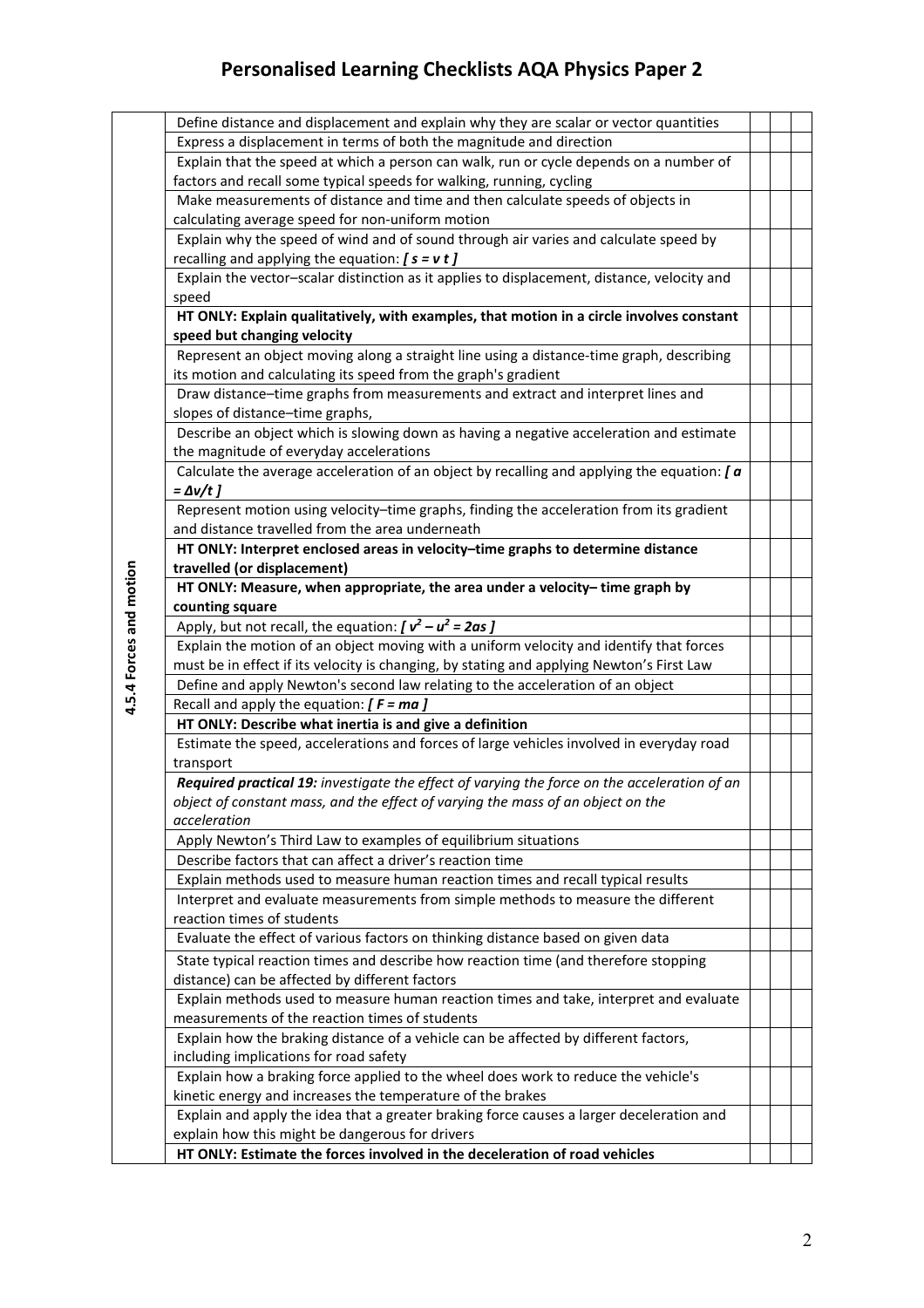## **Personalised Learning Checklists AQA Physics Paper 2**

|                                  | HT ONLY: Calculate momentum by recalling and applying the equation: $[p = mv]$                                                                     |  |  |
|----------------------------------|----------------------------------------------------------------------------------------------------------------------------------------------------|--|--|
| 4.5.5<br>$\overline{\mathbf{c}}$ | HT ONLY: Explain and apply the idea that, in a closed system, the total momentum<br>before an event is equal to the total momentum after the event |  |  |
| $\mathbf{\Omega}$                | HT ONLY: Describe examples of momentum in a collision                                                                                              |  |  |

|                                    | AQA TRILOGY Physics (8464) from 2016 Topics T6.6. Waves                                                                                                                                               |   |   |   |  |
|------------------------------------|-------------------------------------------------------------------------------------------------------------------------------------------------------------------------------------------------------|---|---|---|--|
| <b>Topic</b>                       | <b>Student Checklist</b>                                                                                                                                                                              | R | A | G |  |
| solids<br>and<br>air, fluids<br>≘. | Describe waves as either transverse or longitudinal, defining these waves in terms of<br>the direction of their oscillation and energy transfer and giving examples of each                           |   |   |   |  |
|                                    | Define waves as transfers of energy from one place to another, carrying information                                                                                                                   |   |   |   |  |
|                                    | Define amplitude, wavelength, frequency, period and wave speed and Identify them<br>where appropriate on diagrams                                                                                     |   |   |   |  |
|                                    | State examples of methods of measuring wave speeds in different media and Identify<br>the suitability of apparatus of measuring frequency and wavelength                                              |   |   |   |  |
|                                    | Calculate wave speed, frequency or wavelength by applying, but not recalling, the<br>equation: $[\nu = f \lambda]$ and calculate wave period by recalling and applying the equation: [<br>$T = 1/f l$ |   |   |   |  |
| Waves                              | Identify amplitude and wavelength from given diagrams                                                                                                                                                 |   |   |   |  |
|                                    | Describe a method to measure the speed of sound waves in air                                                                                                                                          |   |   |   |  |
| ų<br>ڥ<br><b>LO</b>                | Describe a method to measure the speed of ripples on a water surface                                                                                                                                  |   |   |   |  |
|                                    | Required practical 20: make observations to identify the suitability of apparatus to<br>measure the frequency, wavelength and speed of waves in a ripple tank and waves in a<br>solid                 |   |   |   |  |

| Describe what electromagnetic waves are and explain how they are grouped                |  |  |
|-----------------------------------------------------------------------------------------|--|--|
| List the groups of electromagnetic waves in order of wavelength                         |  |  |
| Explain that because our eyes only detect a limited range of electromagnetic waves,     |  |  |
| they can only detect visible light                                                      |  |  |
| HT ONLY: Explain how different wavelengths of electromagnetic radiation are             |  |  |
| reflected, refracted, absorbed or transmitted differently by different substances and   |  |  |
| types of surface                                                                        |  |  |
| Illustrate the refraction of a wave at the boundary between two different media by      |  |  |
| constructing ray diagrams                                                               |  |  |
| HT ONLY: Describe what refraction is due to and illustrate this using wave front        |  |  |
| diagrams                                                                                |  |  |
| <b>Required practical activity 10:</b> investigate how the amount of infrared radiation |  |  |
| absorbed or radiated by a surface depends on the nature of that surface.                |  |  |
| HT ONLY: Explain how radio waves can be produced by oscillations in electrical          |  |  |
| circuits, or absorbed by electrical circuits                                            |  |  |
| Explain that changes in atoms and the nuclei of atoms can result in electromagnetic     |  |  |
| waves being generated or absorbed over a wide frequency range                           |  |  |
| State examples of the dangers of each group of electromagnetic radiation and discuss    |  |  |
| the effects of radiation as depending on the type of radiation and the size of the dose |  |  |
| State examples of the uses of each group of electromagnetic radiation, explaining why   |  |  |
| each type of electromagnetic wave is suitable for its applications                      |  |  |
|                                                                                         |  |  |